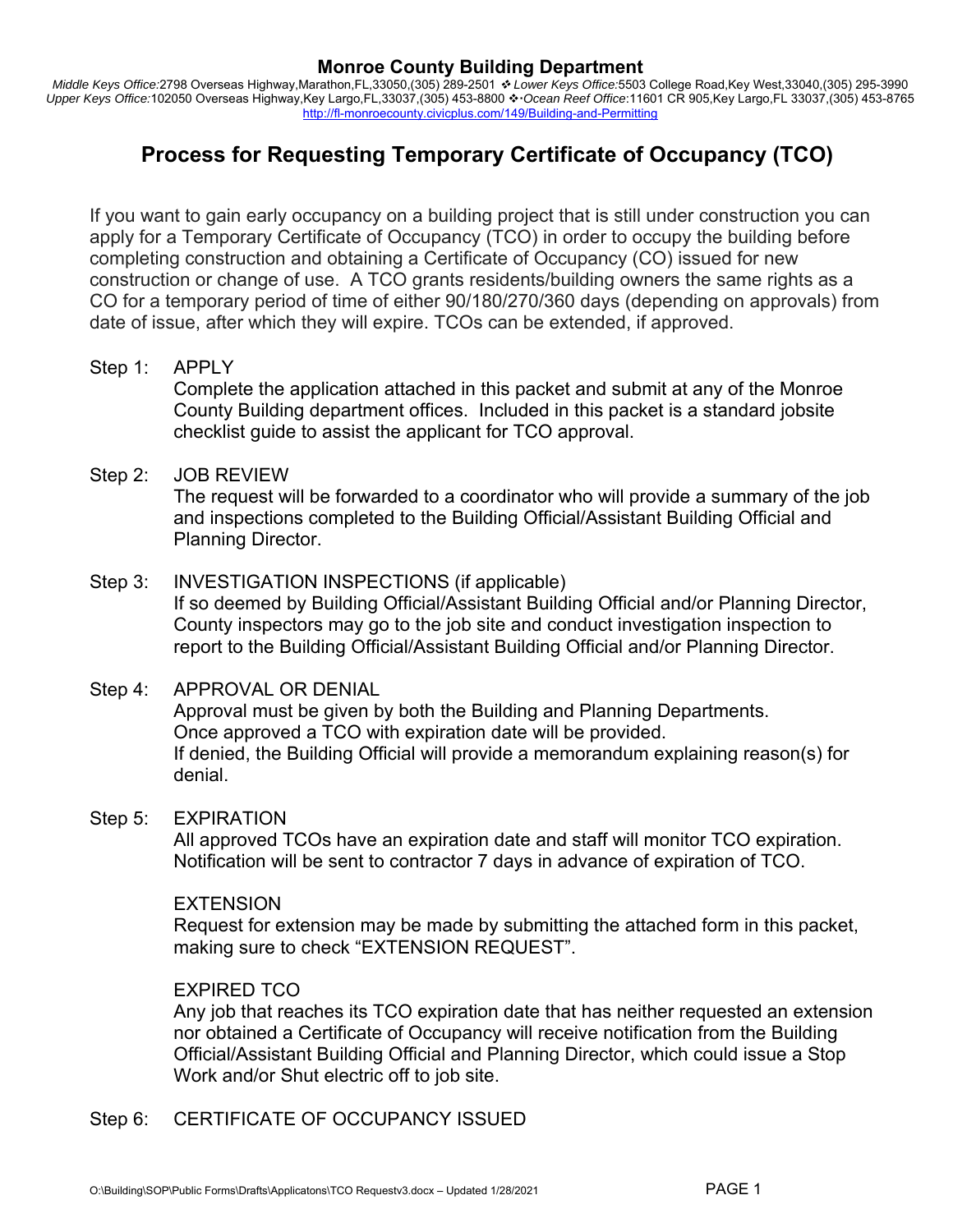## **Monroe County Building Department**

*Middle Keys Office:*2798 Overseas Highway,Marathon,FL,33050,(305) 289-2501  *Lower Keys Office:*5503 College Road,Key West,33040,(305) 295-3990 Upper Keys Office:102050 Overseas Highway,Key Largo,FL,33037,(305) 453-8800 ❖ Ocean Reef Office:11601 CR 905,Key Largo,FL 33037,(305) 453-8765 http://fl-monroecounty.civicplus.com/149/Building-and-Permitting

# **Temporary Certificate of Occupancy – Standard Job Site Checklist**

The following is a list of items typically required to obtain a TCO for a single family or duplex dwelling. Inspection may reveal other items specific to your project. This list is to be used only as a guide. The project must have address number installed, visible from road before TCO.

## *Inspections addressing typical items listed below must be signed "Approved" before certificate issuance.*

#### **Electrical**

 All receptacles, panels, equipment, smoke detectors, Air-condition / heating, exhaust fans, lighting, electric service equipment installed, Panels labeled.

#### **Plumbing**

- Kitchen sink must be functional with hot and cold water,
- Toilet Room (at least one) must have operational toilet, sink and shower or tub with hot and cold water,
- Sewer line must be connected to main sewer or septic tank,
- Unconnected drain lines and water lines must be capped.
- Hot water heater must be operational. Gas lines completed

#### **Mechanical / Air-Condition**

• Systems must be installed and approved

#### **Site**:

- Construction equipment and materials must be confined to a secured area not accessible to persons,
- Unfinished pool / pool area must be secured if not completed and barrier constructed to prevent fall into pool.
- Grading and debris removal must be completed

## **Environmental Resources Department:**

Inspection and approval or department Director's approval for TCO

#### **Planning Department:**

• Inspection and approval or department Director's approval for TCO

#### **Fire Department (If applicable):**

- Garage to house firewall separation completed.
- Sprinkler system if required must be installed, tested and approved by Fire Marshal.
- Fire Apparatus Access Roads, where required must be installed.

## **Building:**

- Final inspection does not have to be approved with the following items approved:
	- o Exits as required must be complete and unobstructed,
		- o Stairs, handrails, guardrails, decks and stoops.
	- o Egress windows or doors to the outside are required in bedrooms or other rooms that could be used for sleeping.
- Safety glass must be in place.
- Garage to house firewall separation completed.
- All construction materials stored outside the living areas.